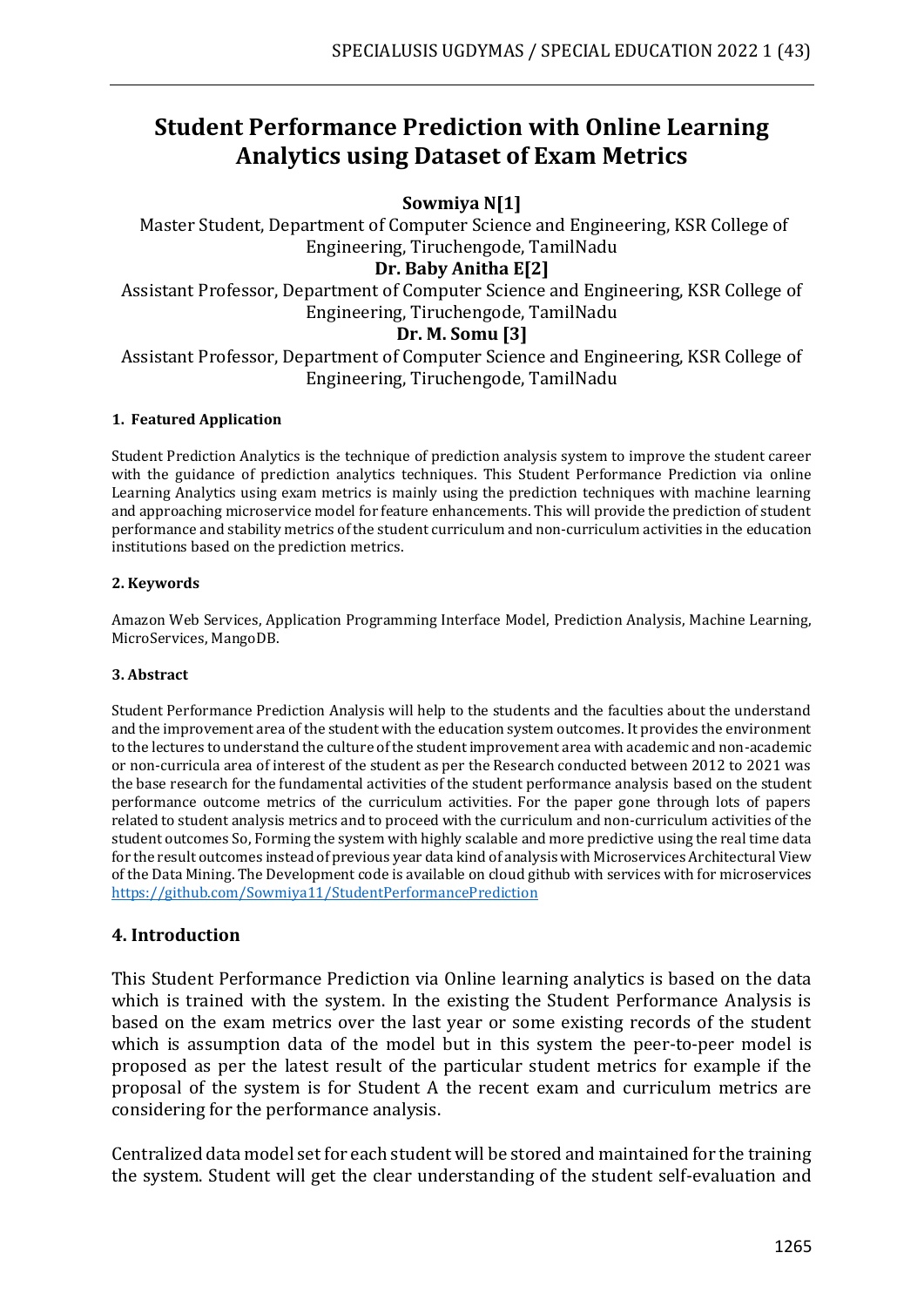prediction of their area of the improvement also predictable using the proposed system. All the curriculum results of the student are considering for the training the data set. It's also helping the student for the self-monitoring purpose with their culture and study model also they can monitor and share their progresses with lectures for the review as a kind of Peer Review Model System.

Student Performance Prediction Analysis will help students to improve their level of understanding the system kind of the journal level research improvement of the massive impacts for the students. This Systematic review applied for the various batches of the exam data metrics of the year 2021 which provides the higher percentage of positive metric analysis on the student performance this process involved the below symmetries into the systems

- Machine Learning concepts are used to predict and deeply analysis the understanding of the student exam outcomes.
- Collecting the exam metrics and training the system as per the outcome progress of self-training of the machine learning mechanism.
- Each level of training and processing system is splitting into the microservices.
- Identify the higher and lower end of nodes of the result sets with different perspective of datamining
- Higher rate of outcomes on various data sets with microservice architecture.
- Collecting the exam data with cloud on mango dB with involving various

The remaining of this paper speaks into various strategies which are involves the study and improvement of following categories [2] Study of the Background of Education system improvement, [3] Existing student performance prediction system, [4] Architecture of the Analysis and Training Datasets [5] Microservice of the symmetric model for the student performance prediction system and [6] Testing of the System using Karate Framework. The outcome of each model will be considering for the feedback of the system.



**Figure 1.** Flow Overview of Student Performance Prediction System.

# **5. Study of the Background education system improvement**

Study of the Education System improvement is the key of the student performance prediction system. Study Invokes the key of independent system management, study of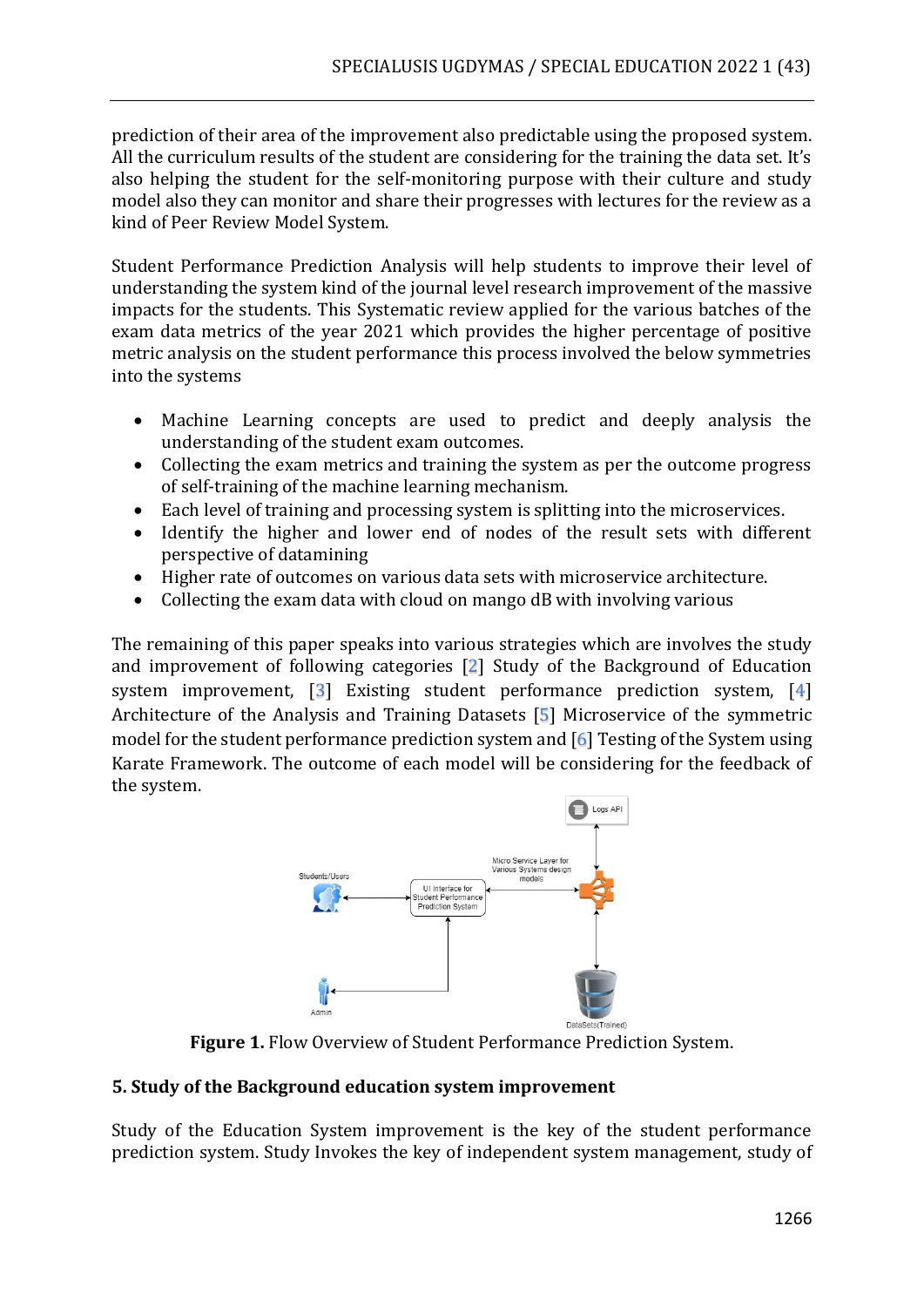the area of interest, data mining processing of data and the review models are also included with the machine learning progressiveness to the system construction.

Analyzed the systems which are available for the student curriculum and non-curriculum improvements with their based papers and journals for career improvements with the various data mining projects, those systems are mainly focused on the collective student performance with the help of various datasets which are available on the college or any education systems. Most of the systems involves the propagations are developed with R Language and the system-oriented designs but in the proposed system we are planned and migrated the development with latest emerging technology like Java Microservices with Spring boot for UI we are proposing system with Data Sets.

## **5.1 Student Curriculum Outcomes**

Student Curriculum outcomes are the main factor of the student performance analysis system. For example, the student exam outcomes are helping to maintain the system with drive-based system to collect and manage the data with the all outcomes over the various outcomes. This system is featured with self-training model of the system to be maintained over the system area of improvements. It also invoked data mining and machine learning for the self-training of the data set which are all feeded to the system. The data are predicted with the K Means cluster node classifier to classify the system.

# **5.2 Systematic Prediction**

Systematic prediction is performing the system with the various layers of processing the data like as below,

- Collecting Data as feed for each time from the user.
- Soring and training the system.
- Progress of the outcomes for each phase by help of microservices.
- Review Model
- Notifying the user outcomes.

## **5.3 Peer to Peer Review Model**

Peer review model will provide the idea of reviewing the outcomes with various stages this will also train the system with various phases like as reviewing the various stages this will helps the system for systematic prediction status before, but this system is systematic tracking of exams and the outcomes of those review feed back system, this flow will help the consistency to the prediction of student career growth of the various levels for the reviews. Student Performance prediction system are not the flow of the monitoring the system with the any systematic prediction status before, but now we are developed system with systematic tracking of exams and the outcomes of those with feedback system.

## **6. Student Performance Prediction System**

Existing student performance prediction is tightly coupled with the system which is installed and it's a kind of legacy data trained system which means the system is process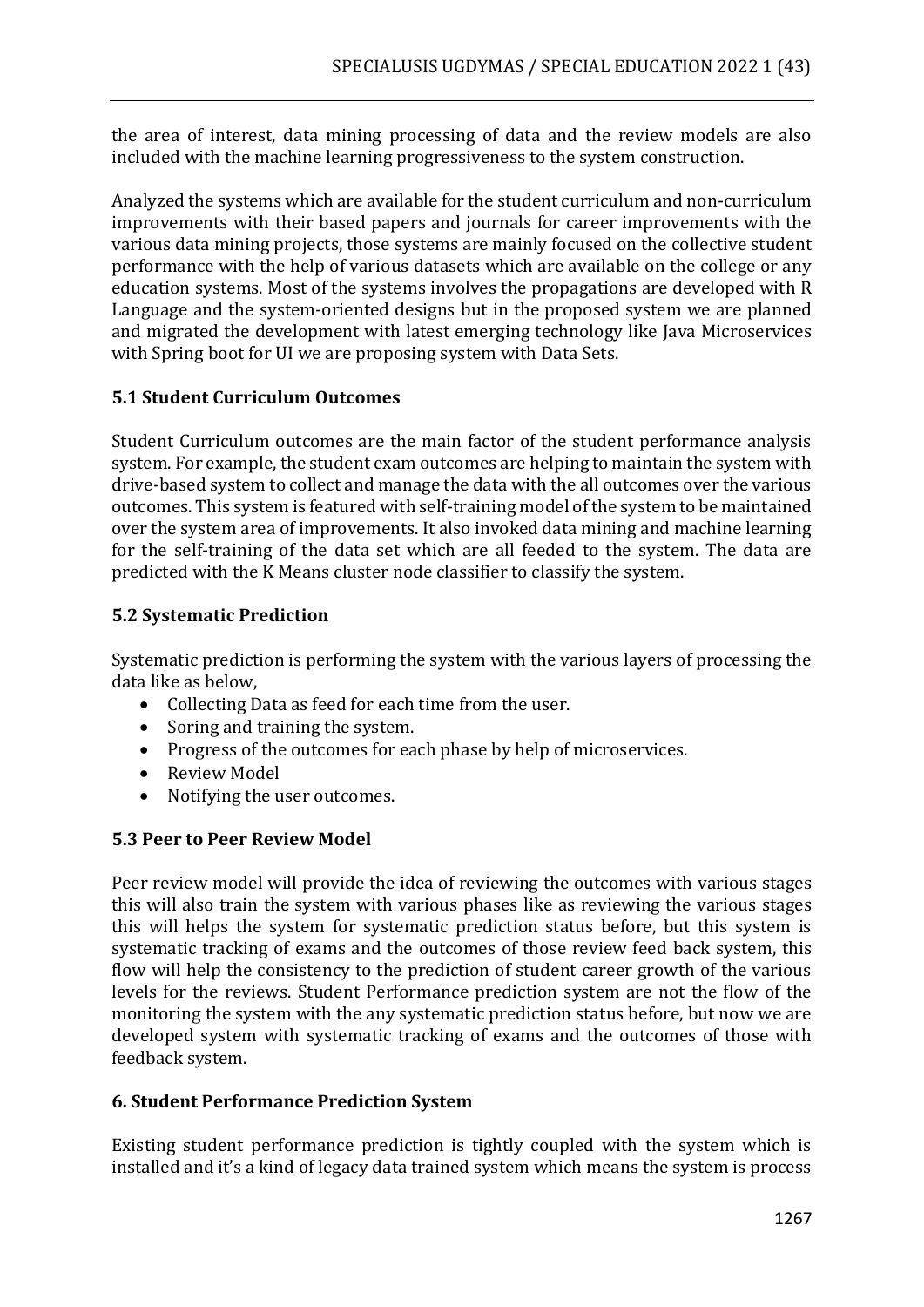the prediction using the existing data set and not with the real time data for the performance and the procedure what they followed for the development. In the proposed system development and the deployment strategies are overcomes with all the drawbacks of the existing flow as explained followed topis of the journal.

# **6.1 Working Model of data Prediction with Patch Data System**

The flow of the system is monitored and maintained the trained data set with the Prediction of Machine learning for automated system. All the datasets are trained as the flow of feeding data into the system. For example, if we are calculating the percentage of the prediction of the current semester data is predicted with the current curriculum data like internal exams and the activity feedback of the student from the faculty etc.,

Need to conclude solution with the pat student's history of percentage with the professor approched percentage like past performance of the student otherwise might can have the existing performance of the same student for the prediction. It will fall over the place of student current performance.

# **7. Architecture and Working Flow of the Student Performance Prediction System**

Architecture view of the Student Performance prediction system is mentioned mainly with the data flow progress of the data prediction over the prediction.



## **7.1 Student Performance Analytics System via exam metrics**

Student performance prediction system involved the different layers which includes the UI. This will provide the better user experience for the UX as the development. This will provide the best feature to the application and will be implemented with the Vue JS. It helps the system to bring lazy loading of the dynamic system maintenance over the featured changes.

## **7.2 SDD - Student Detail Data Service Layer**

SDD is the microservice model for Student Detail Data Service which will provide the data to the system to do process, prediction and analysis so this layer is the core of the system which will provide the high prediction of the system of filtering to the student prediction system.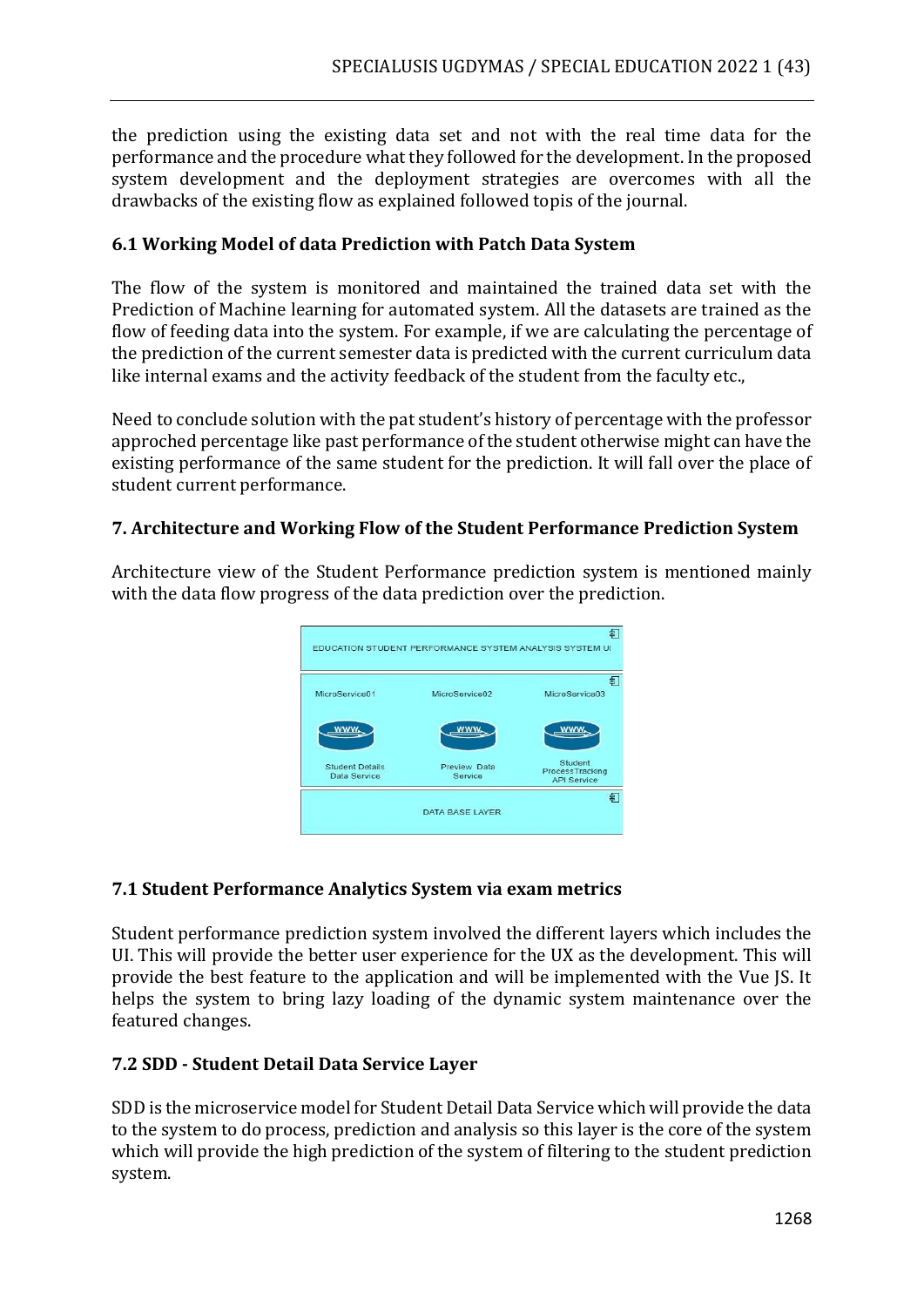# **7.3 RDS - Review Data Service Layer**

RDR is the Review Data Service Layer which is microservice Review Data Service is the microservice which will return the data for the student review metrics and will support the prediction level of filtering the review metrics which include students self-review and staff review details to the student prediction system.

# **7.4 Student Process Tracker API Services**

In Student Predictive Analysis system, the progressive tracking is happening in Student Process Tracking API Service which is the microservice provides the performance metrics kind of half the outcome of the system. Tracking the prediction is the layer of applying the business logics and metrics to the system prediction This all provides the performance and stability to the system.

# **Conclusion**

This performance analysis prediction system applied to the various student for investigating with various college and education system inputs outcomes, which are all considered as a proxy So applied the PRISMA protocol and SLR guidelines to produce with various review processes. The search of 62 primary articles of exhaustive on search of seven bibliographic databases yielded a synthesis of various primary articles in the research. All the researched articles presented as prediction of various student performance dataset outcomes. This article is presented for the intelligent models to forecast student performance student outcomes. The predictive models were published in peer reviewed venues, spanning with 2010 till November 2022. To the best of knowledge this was the first summarized the outstanding efforts of other researchers who studied the attainments of student performance outcomes. The proposed changes and the challenges of those are all prediction of academic performance at the program level so call the research community to implement the recommendations concerns over the research phases (1) Prediction of the program level outcomes and (2) the validation of prediction models and outcomes using multiple datasets of different majors and disciplines.

#### **References**

- 1. Sowmiya N, Baby Anitha E, Somu M, Student Performance Prediction via Online Learning Analytics using Exam Metrics. International Journal of Research in Engineering, Science and Management, Volume 4, Issue 11, November 2021.
- 2. Daniel, B. Big data and analytics in higher education: Opportunities and challenges. *Br. J. Educ. Technol.* **2015**, *46*, 904–920. [CrossRef]
- 3. Zhang, L.; Li, K.F. Education analytics: Challenges and approaches. In Proceedings of the 2018 32nd International Conference on Advanced Information Networking and Applications Workshops (WAINA), Krakow, Poland, 16–18 May 2018; IEEE: Piscataway, NJ, USA, 2018; pp. 193–198. [CrossRef]
- 4. Rajak, A.; Shrivastava, A.K.; Shrivastava, D.P. Automating outcome based education for the attainment of course and program outcomes HCT Information Technology Trends (ITT), Dubai, UAE, 28–29 November 2018; IEEE: Piscataway, NJ, USA, 2018; pp. 373– 376.